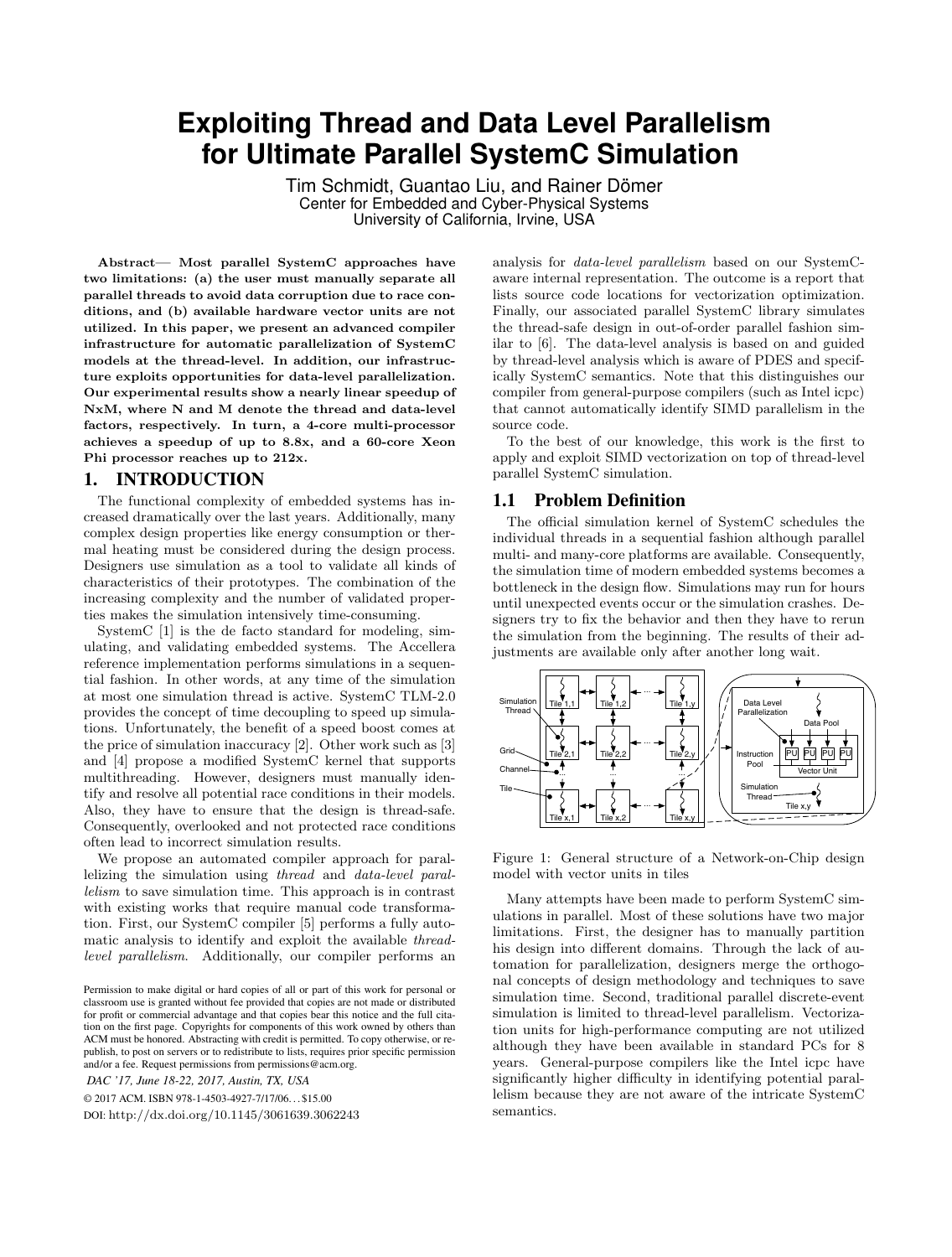Network-on-Chip (NoC) design is a popular pattern in the embedded systems domain. Figure 1 illustrates a typical NoC platform that is assembled by a hosting grid and tiles which are organized in rows and columns. A tile communicates with the other tiles located to the north, west, south, and east. This architecture is well-suited for distributed algorithms. Often, tiles follow the same computation pattern but they are computing different parts of the same problem. Such a NoC supports parallel simulation in multiple ways. On one hand, thread-level parallelism is given through the individual tiles which process in parallel. On the other hand, each tile can perform faster through data-level parallelism.

In this paper, we propose an automatic solution to run simulations in an ultimate parallel fashion. We extend the SystemC compiler [5] which first reads a design and identifies the associated design hierarchy. Next, it performs conflict analysis to identify potential race conditions and partitions each thread into a set of segments [6]. Each segment considers all statements that can be executed in a scheduling step of a thread. In addition to the thread-level parallelism, we add analysis to identify data-level parallelism. More specifically, our compiler identifies candidates for vectorization in the design by taking the information from the threadlevel analysis into account. Finally, the designer can decide whether or not the identified code locations are suitable and worthwhile for vectorization.

#### 1.2 Related Work

Parallel discrete-event simulation is a well-studied subject. Initial work has been contributed by [7] on thread-level parallelism.

The concept of a segment graph for parallel simulation of threads was first introduced in [6] for synchronous and out-of-order parallel simulation. Later, the segment graph infrastructure was used for may-happen-in-parallel analysis for safe ESL models in [8]. In contrast, we are using the segment graph to identify and exploit thread and data-level parallelism to achieve higher simulation performance.

Time decoupling is a widely-used method which can speed up the simulation of SystemC models. Parts of the model execute in an unsynchronized manner for a user-defined time quantum. However, this strategy generally suffers from inaccurate simulation results [2]. [4] and [9] propose a technique to parallelize time-decoupled designs. This technique requires the designer to manually partition and instrument the model in segments of time-decoupled zones. The authors state "Preparation for time-decoupled parallel simulation was done in less than one person-day." [9]. In contrast, our approach supports a 100% accurate simulation of designs and our compiler automatically instruments the design for parallel execution in minutes. In other words, the designer does not need to be familiar with the design to perform a safe and fast parallel simulation.

A tool flow for parallel simulation of SystemC RTL models was proposed in [10]. The model was partitioned according to a modified version of the Chandy–Misra–Bryant algorithm [11]. In contrast, our conflict analysis considers the individual statements of threads. Also, our solution is not restricted to RTL models.

An approach of static analysis for simulation of SystemC models on GPUs was provided in [12]. In contrast, our approach performs an automatic analysis on the thread and data-level parallelism. [13] proposes an automated tranformation of RTL applications to GPUs. Here, it is required that the RTL input description is synthesizable.

# 2. PARALLEL COMPUTATION

Parallel computation is a general strategy to optimize the execution time of programs. This technique is applied on various levels e.g. instruction-level, data-level, and threadlevel parallelism, as well as through distributed computing. The objective of exploiting instruction-level parallelism is to maximize instruction throughput. Here, a CPU is organized as a pipeline, such as the traditional RISC hardware architecture. Each instruction is partially executed at a different stage in the pipeline. Data-level parallelism is often associated with the term single instruction multiple data (SIMD). Multiple operations of the same kind are executed in parallel with different data sets. This technique is often used to parallelize low-level loops. At the thread-level parallelism, the individual threads of a program are executing in parallel fashion. It must be verified that no race condition occurs among the individual threads. Otherwise, the simulation is compromised and incorrect behavior occurs. Finally, the computation can be distributed over a network of PCs which is called distributed computing.

# 2.1 Thread Level Parallelism

The thread-level analysis identifies potential race conditions between the individual threads. In detail, we partition each thread into segments. A segment considers all potentially executed expressions between two scheduling steps. A new scheduling step is triggered with a wait() function call which yields control back to the simulation kernel. Figure 3 shows a segment graph of the simple source code in Figure 2.



Example Source Code Segment Graph of Figure 2

The segment graph has similarities with a control flow graph but differs significantly in semantics. A new segment is only started when a wait() function call occurs. For instance, the exemplary graph in Figure 3 has four different segments where the first segment is the initial one and the three others are initiated with wait() calls. Also, it is possible that a statement occurs in multiple segments. The segments starting in line 2 and line 6 both include the statement sqr=sqr\*sqr.

After the segment graph is created for all threads, the data conflict analysis takes place. All read and written variables are analyzed for each segment. Next, all segments are compared for possible read-after-write and write-after-write conflicts. Finally, we pass the conflict table to the parallel simulator for decision making at run time.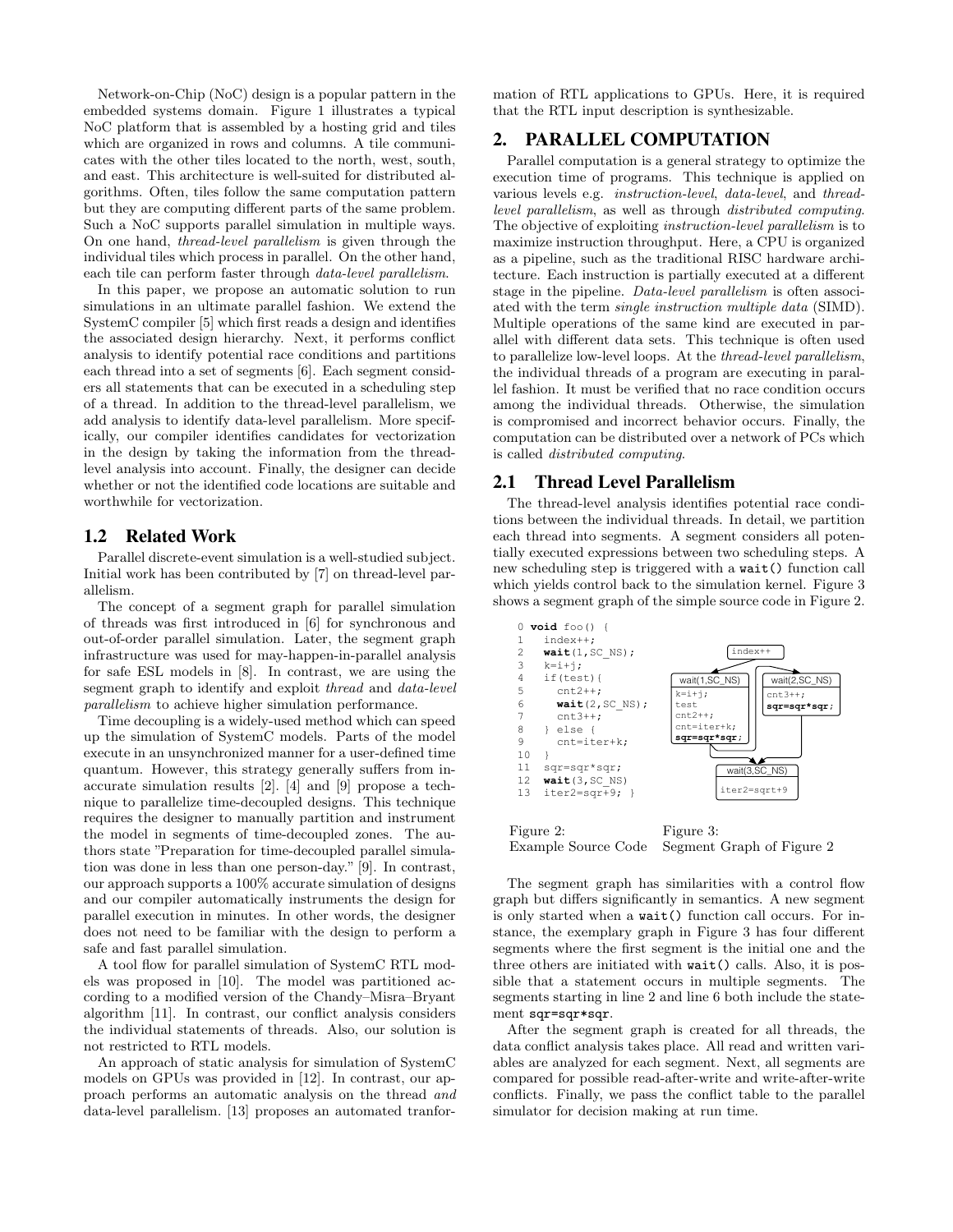# 2.2 Data Level Parallelism

Vectorization, a.k.a. parallelization utilizes additional hardware units in parallel *lanes* to speedup the computation. Multiple operations of the same type are executed with different data in parallel. For instance, the Intel Advanced Vector Extensions (AVX) have a data width of 256 bit and they can process up to eight 32 bit integer operations or four 64 bit double operations in parallel. Due to some overhead of arranging data in lanes, data-level parallelism pays off best in loops.

Various criteria must be satisfied to vectorize a loop. First, the loop contains only straight-line code. In other words, each lane in the vectorization unit must perform the same operation. On one hand, goto and switch statements are not allowed because for each loop iteration the control flow would change. On the other hand, if statements are allowed, if they can be transformed into masked assignments. Second, vectorization includes unrolling of loops. So a loop can be only vectorized if the number of loop iterations is countable. Additionally, no loop index variable can be written in the loop body. Next, no data dependent exit conditions are allowed e.g. if(...)break;. Finally, no backwardcarried data dependencies (e.g. A[i]=A[i-1]+2;) can be in the loop body. A full list of vectorization requirements is available in [14]. We do not follow function calls of built-in functions that are available as vectorized versions. Builtin mathematical functions, such as sqrt() and sin() are supported by the Intel *icpc* compiler for vectorization.

Listing 1 shows the structure of a canonical loop. The code fragment can be easily vectorized. Listing 2 shows two nested loops where the inner loop cannot be parallelized due to the data conflicts. On one hand, the inner loop writes two variables. First, the scalar k is modified, which cannot be vectorized. The parallel writing of the individual vector units causes conflicts. Second, the writing of array[i] cannot be parallelized either. The inner loop iterates over j and the writing of array[i] is interpreted as writing of a scalar. On the other hand, the outer loop can be parallelized. First, the variable k is a local variable in the loop body. Consequently, this variable is independent from the outer loop iterations. Second, the inner loop wont be parallelized when the outer loop is parallelized.

|                                    |    | 1 int $array[10];$             |
|------------------------------------|----|--------------------------------|
|                                    |    | 2 for $(int i=0; i < 10; i++)$ |
|                                    |    | int k:                         |
| $1$ int array $\lceil 10 \rceil$ ; | 4  | for $(int j=0; j < 10; j++)$   |
| 2 for $(int i=0; i < 10; i++)$     | 5. | $k++$                          |
| 3 $\arctan  i =42;$                | 6  | $array[i]=42;\}$               |
| Listing 1: Canonical loop          |    | Listing 2: Nested loop         |

Our heuristic analysis produces a list of loops which are potential candidates for vectorization. To confirm this, the designer must annotate them in the source code. Specifically, a #pragma simd is inserted before the loop to be vectorized. We should emphasize that this manual interaction is necessary because data-level parallelization requires application knowledge that only the designer can provide. The underlying compiler (the Intel icpc) can cover only C++ semantics. Our proposed compiler adds SystemC interpretation, but application-specific knowledge can only come from the human designer.

Algorithm 1 shows our proposed heuristic to identify datalevel parallelism in a SystemC application. The recursive algorithm takes as input a statement s and analyzes if all reachable statements from s are vectorizable. The return value is a tuple where the first element indicates whether or not the statements are vectorizable. The second element is the list of the reachable statements. We provide as input statement the function body of each individual simulation thread. This information is only available with the support of our SystemC-aware compiler which also performs the thread-level analysis.

Algorithm 1 Identification of SIMD loop candidates

```
1: function VECTORIZABLE(s)returns (isV ectorizable, expressions)
 2: if s \in \{\text{goto}, \text{continue}, \text{break}, \text{label}\} then<br>3: if s \in \{\text{goto}, \text{continue}, \text{break}, \text{label}\} then
 3: return (NotVectorizable, Ø)<br>4: end if
 4: end if<br>5: if s \in5: if s \in \{\text{variable declaration}, \text{expression}\} then<br>6: (r_1, e_1) \leftarrow (\text{Vectorizable}, \text{EXPR}(s))6: (r_1, e_1) \leftarrow (Vectorizalbe, EXPR(s))<br>7: for all f \in \text{FuncCALLS}(s) do
7: for all f \in \text{FuncCALs}(s) do<br>8: (r_2, e_2) \leftarrow \text{VectorRZABLE}(0)<br>9: (r_1, e_1) \leftarrow (r_1 \oplus r_2, e_1 \cup e_2)(r_2, e_2) \leftarrow VECTORIZABLE(GETFUNCDEFBODY(f))
9: (r_1, e_1) \leftarrow (r_1 \oplus r_2, e_1 \cup e_2)<br>10: end for
10: end for<br>11: return
11: return (r_1, e_1)<br>12: end if
\begin{array}{ll} 12: & \textbf{end if} \ 13: & \textbf{if } s \in \end{array}13: if s \in \{\text{if}\} then<br>14: (r_1, e_1) \leftarrow V_114: (r_1, e_1) \leftarrow \text{VectorRIZABLE}(\text{IFBlock}(s))<br>15: (r_2, e_2) \leftarrow \text{VectorRIZABLE}(\text{ELEBLock})15: (r_2, e_2) \leftarrow \text{VectorZABLE}(\text{ELEBLOCK}(s))<br>16: return (r_1 \oplus r_2, \text{ConDITION}(s) \cup e_1 \cup e_2)16: return (r_1 \oplus r_2, \text{Comptron}(s) \cup e_1 \cup e_2)<br>17: end if
17: end if<br>18: if s \in18: if s \in \{\text{switch}\}\ \text{then}<br>19: for all c \in \text{Cases}19: for all c \in \text{CASES}(s) do 20: \text{VECTORIZABLE}(c)20: V_{ECTORIZABLE}(c)<br>
21: end for<br>
22: return (NotVectori
                      end for
22: return (NotVectorizable, Ø)<br>23: end if
23: end if<br>24: if s \in24: if s \in \{\text{compound}\}\) then<br>25: (r_1, e_1) \leftarrow (\text{Vectorizal})25: (r_1, e_1) \leftarrow (\text{Vectorizable}, \emptyset)<br>
26: for all s' \in \text{STATEMENTS(s)} do
 27: (r_2, e_2) \leftarrow \text{VectorRIZABLE}(s')27: (r_2, e_2) \leftarrow \text{VectorRIZABLE}(s')<br>
28: (r_1, e_1) \leftarrow (r_1 \oplus r_2, e_1 \cup e_2)<br>
29: end for
29: end for 30: return
30: return (r_1, e_1)<br>31: end if
31: end if<br>32: if s \in32: if s \in \{\text{for, while, do-while}\}\) then 33: if \neg \text{ISCANONICAL}(s) then
34: return (NotVectorizable, Ø)<br>35: end if<br>36: (r_b, e_b) \leftarrow VECTORIZABLE (BODY)
                      35: end if
36: (r_b, e_b) \leftarrow \text{VectorRIABLE}(\text{Boby}(s))<br>
37: r_c \leftarrow \text{CONELICTCHECK}(e_b), \text{INCRVAR}<br>
38: if (r_b = \text{Vectorizable} \land r_c = \text{Vector} \land r_c)\leftarrow CONFLICTCHECK(e_b), INCRVAR(s))
38: if (r_b = \text{Vectorizable} \land r_c = \text{Vectorizable}) \lor (r_c = \text{Vectorizable} \land \text{S}39: (r_c = \text{Vectorizable } \wedge<br>40: r_b \in \{\text{ScalarConfict},\}40: r_b \in \{ScalarConflict, VectorConflict\} then 41: Recommend this loop for vectorization
41: Recommend this loop for vectorization 42: return (Vectorizable, e_h)
42: return (Vectorizable, e_b)<br>43: end if<br>44: if r_c = VectorConflict \wedge r_b:
                      end if
44: if r_c = VectorConflict \land r_b = VectorConflict then<br>45: return (VectorConflict, e_b)
45: return (VectorConflict, e_b)<br>46: end if
46: end if<br>47: if r_c =47: if r_c = ScalarConflict \wedge r_b = ScalarConflict then 48: return (ScalarConflict, e_b)
48: return (ScalarConflict, e_b)<br>49: end if
\begin{array}{cc} 49: & \text{end if} \\ 50: & \text{return} \end{array}50: return (NotVectorizable, Ø)<br>51: end if
               end if
52: end function
```
In Algorithm 1, our classification in the first tuple element has four different states which belong to three different classes. The classes are Vectorizable, NotVectorizable, and Maybe where Maybe includes ScalarConflict and Vector-Conflict. NotVectorizable considers the situations where the statement s includes directly or indirectly control flow statements such as switch, goto, break, or label. These jump statements cannot be vectorized. The class Maybe considers expressions which cannot be vectorized for the current loop but potentially for enclosing loops. ScalarConflict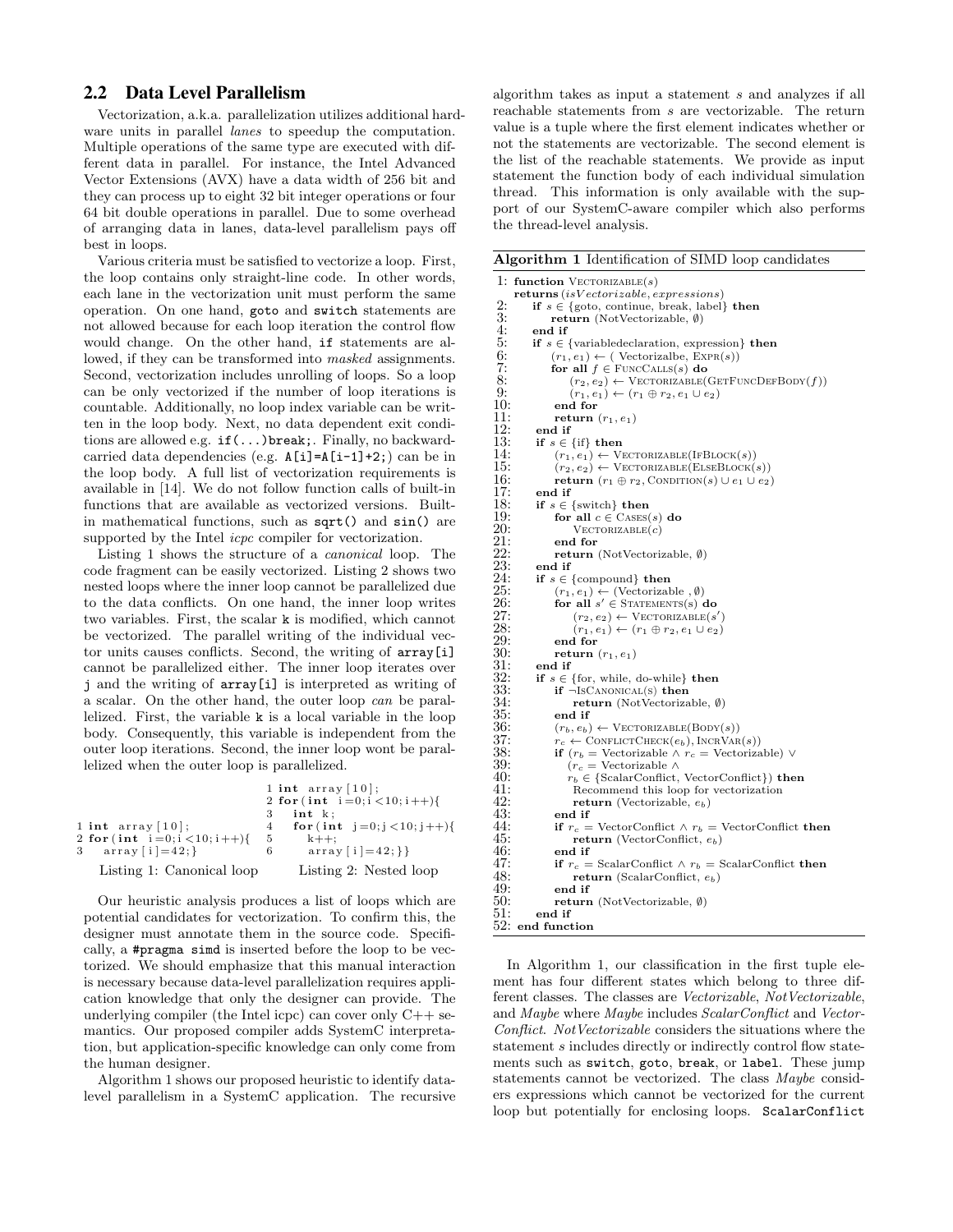reflects the situation in Listing 2 in Line 5. The loop writes the scalar k and cannot be vectorized. However, a potential outer loop can be vectorized as in Line 4. VectorConflict describes a similar situation where an array is written but the loop variable does not match the array index variable, as loop variable j and array index i in Listing 2. The status Vectorizable indicates that the statement is suitable for vectorization.

We introduce the operator  $\oplus (r_1, r_2) \rightarrow r_3$  where all operands belong to any classification. The result is the more conflicting classification e.g. Vectorizable  $\oplus$  ScalarConflict  $\rightarrow$  $ScalarConflict$ . If the result belongs to the set Maybe it can be either ScalarConflict or VectorConflict. We decided to maintain both types instead of merging them into one, in order to the provide more detailed information to the designer.

The core of the algorithm is the if-clause in Line 32 where we analyze if a loop is applicable for vectorization. Specifically, three conditions must be satisfied. First, the loop iterations must be countable. The function IsCanonical checks if this is the case. Second, all nested statements must be supported. The recursive function call in Line 36 analyzes all nested statements. Third, we have to check if all expressions are conflict-free. The function CONFLICTCHECK analyzes if all write operations target local variables or vectorizable arrays. A loop is vectorizable under two circumstances: a) the second and the third check return Vectorizable. b) the second check may result in ScalarConflict or VectorConflict, but the result for the third is Vectorizable. This describes the situation where the inner loop is not vectorizable but the outer is. Otherwise, we distinguish if the result belongs to the class Maybe or NotVectorizable.

#### 2.3 Tool Flow

First, our SystemC compiler reads the design design.cpp and translates it into a thread-safe design risc\_design.cpp to achieve thread-level parallelism. Additionally, our compiler provides to the designer information with candidates for loop vectorization to exploit data-level parallelism in the terminal. After selecting from the provided source code locations, the user inserts the statement #pragma simd in front of the chosen loops. Finally, the design risc\_design.cpp is compiled with the Intel icpc.

The feedback of the designer is needed. An example is the following C function: void add(float \*a,float \*b,float \*c,int n){for(int i=0;i<n;i++){a[i]=a[i]+b[i]+c[i];}}. Here, arrays passed as pointers can only be vectorized if the user asserts that there is no vector dependence in the way. This is only possible with application knowledge, not by static compiler analysis. Our proposed compiler, which is aware of SystemC and its concurrent multi-threading semantics, can identify this loop as a potential candidate, but the final data independence assertion must come from the user who knows the application specifics (i.e. the pointers point to non-overlapping arrays).

#### 3. EXPERIMENTS AND RESULTS

We have implemented the approach outlined above and demonstrate the combined speedup of thread and data-level parallelism on two different applications, namely a particle simulator on a NoC and a video Mandelbrot renderer unit. For both applications, we measure the sequential, the sequential with SIMD, the parallel, and the parallel with

SIMD simulator run times. On one hand, the experiments execute on an Intel Xeon E3-1240 multi-core processor with 4 CPU cores. Each core has one simulation thread with a vectorization unit of 256 bit width. On the other hand, we use an Intel Xeon Phi™ Coprocessor 5110P many-core architecture. The coprocessor contains 60 cores where each core has a vectorization unit of 512 bit. To obtain unambiguous measurements, we turn CPU frequency scaling off for all experiments.

# 3.1 Network-on-Chip Particle Simulator

As a comprehensive example we select a Network-on-Chip (NoC) particle simulator model in SystemC to demonstrate the parallel simulation capabilities of our thread and datalevel parallelism analysis. The abstract architecture of the particle simulator is illustrated in Figure 1. The grid is assembled of tiles where each tile communicates bidirectionally with a tile to its north, south, east, or west. For a 4x4 example, we have 16 tiles and one grid module. Each tile has one thread which computes the motion of the individual particles in a certain area of the model. The particles move continuously in 2D space. The moment when a particle crosses the boundary, the responsibility of computing and updating the position of the particles shifts from one tile to its neighbor tile. The entire design can be scaled up to any quadratic size. The user can configure via the command line the number of tiles as well as the number of particles, the gravity, and other options.

At the beginning of the simulation, the testbench sends the initial particles to each individual tile. This happens in a purely sequential fashion. Next, all tiles simulate the particles and then synchronize with their neighbor tiles. A tile is blocked when it communicates with one of its neighbors. At the end of the simulation, all the tiles send the particle positions back to the testbench.

First, our compiler performs a thread-level analysis of the design. Each thread is identified and analyzed for race conditions with all other threads in the design. The resulting conflict table is then passed to our parallel SystemC library which performs out-of-order scheduling.

Next, our infrastructure creates and inspects the call graph of all possible threads for vectorization. The data-level parallelism analysis generates a list of potential locations for the vectorization. After inspection of the list, the function apply\_force() is selected for parallelization. This function computes the gravity influence of the individual particles on each other. The Intel icpc compiler cannot directly identify this function for vectorization. Our analysis builds a call graph for each thread and filters it for possible candidate locations. Suitable candidates are vetted by the designer using his application knowledge. To confirm vectorization, the designer adds #pragma simd before the for-loop in question.

#### *3.1.1 Experiment on the Multi-Core Host*

Figure 4 shows the speedup for the particle simulator on the four core machine. First, the blue line (diamonds) shows the speedup  $M$  for the sequential SIMD simulation between 1.6x and 2.1x. This confirms our SIMD discussion above where the maximal speedup of 4x cannot be reached due to the needed overhead of packing and unpacking the lanes. The increasing communication of particles among tiles results in lower parallelism (Amdahl's law) which explains the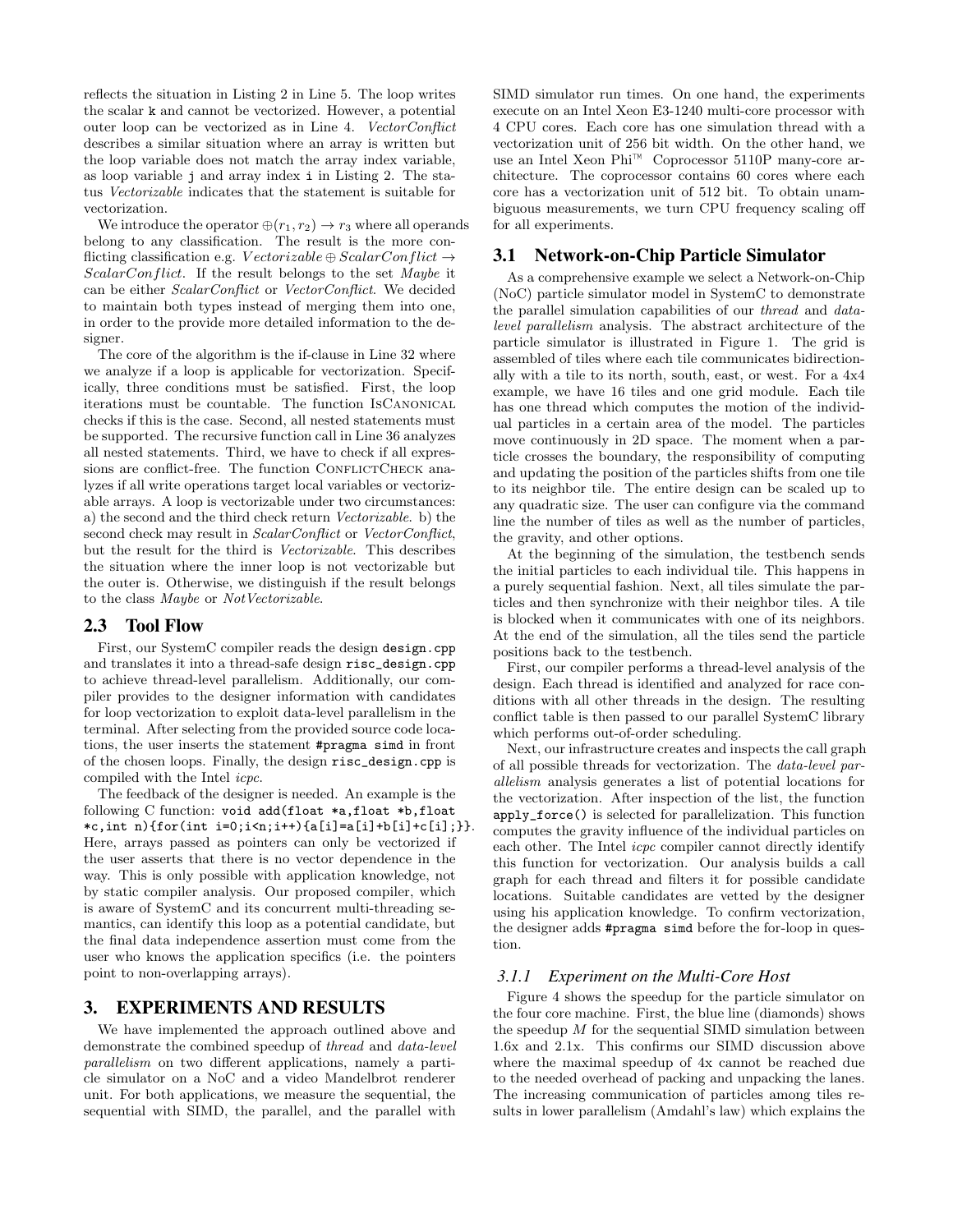

Figure 4: Speedup of the NoC Particle Simulator

decreasing speedup. For a 7x7 grid size, 49 threads are active and communicating synchronously bidirectional to the associated neighbor threads. So, intensive core to core communication limits the parallelism.

The red line (squares) shows the thread-level speedup N, generally increasing with higher grid sizes. The measurement and the resulting total speedup  $(N \times M)$  shown in green (triangles) show a zig-zag pattern. Grid sizes with an even number of rows and columns perform better than the grid sizes with odd number of rows and columns. This phenomenon is due to the implementation of the particle simulator, in particular due to its communication characteristics. Figure 5 compares the communication pattern of a 3x3 and 4x4 grid.



Figure 5: Communication pattern of the Particle Simulator

First, for the 4x4 grid the odd rows are communicating with the neighbors to the south (indicated as  $(1)$ ). In this case, eight communication pairs are active at the same time. Next, the even rows communicate to their south neighbors. Here, the last row communicates with the first row. Again, eight pairs are available for the parallel simulation (indicated as  $(2)$ ). So, at any point all four cores are fully utilized. The same applies for the horizontal communication.

For the 3x3 grid, the simulation has different characteristics. First the odd rows start communicating which is only the first row  $(1)$ . Three pairs are available for execution which means that only three out of four cores are used. Next, the odd rows communicate  $(2)$ . Again, only three pairs are available, one core stays idle. Finally, the last row communicates with the first row  $(3)$ . In all phases, only three out of four cores are utilized. All over, the 4x4 grid can gain

higher speed up due to the higher core utilization.

This explanation applies for the other gird sizes as well. For instance, the 6x6 grid size with 36 threads can be better utilized than a 5x5 with 25 threads on a 4 core machine.

Finally, the green (triangle) line shows the combination of the parallel and SIMD technique essentially the product of  $N \times M$ . The product of the sequential with SIMD and parallel simulation show the combined speedup. The maximal speedup is 6.8x which is impressive on 4 cores.

#### *3.1.2 Experiment on the Many-Core Host*

We simulated the particle simulator on the many-core architecture as well. The Intel Xeon Phi 5110P Coprocessor hardware has a ring architecture of cores. Two cores are communicating over a third core which hosts as a socalled tag directory. This communication scheme causes a high traffic congestion. In our simulations, the speedup is marginal (below 5x) and constantly decreases with the increasing number of threads. Similar results and the importance of a sophisticated thread to core mapping have been shown in [15] for this specific architecture. So, we decide not to investigate the NoC benchmark further on this platform.

#### 3.2 Mandelbrot Renderer

The Mandelbrot renderer is a parallel video application to compute the Mandelbrot set [16]. Basically, the Device under Test (DUT) hosts a number of renderer units. Each unit computes a different slice of the Mandelbrot image. At compile time, the user defines how many slices are available. During the simulation, the DUT provides coordinates to the individual slices. A slice computes the Mandelbrot set for the given coordinates and sends the results back. The DUT receives the data from each unit and stores them. Finally, new coordinates are provided to all slices for the next frame. In contrast to the NoC particle simulator where tiles are intensively communicating, the individual renderer units are fully independent.

Our compiler automatically applies the thread-level parallelism to the individual threads of the renderer units. The data-level parallelism analysis identifies the central loop in the function mandel\_row() as a candidate for vectorization, which we confirm.



Figure 6: Speedup of the Mandelbrot Renderer

#### *3.2.1 Experiment on the Multi-Core Host*

Figure 6 shows the simulation speedup for the Mandelbrot renderer with up to 256 different units on the 4 core machine. First, the sequential simulation with SIMD support (blue diamonds) achieves a speedup M of about 1.7x.